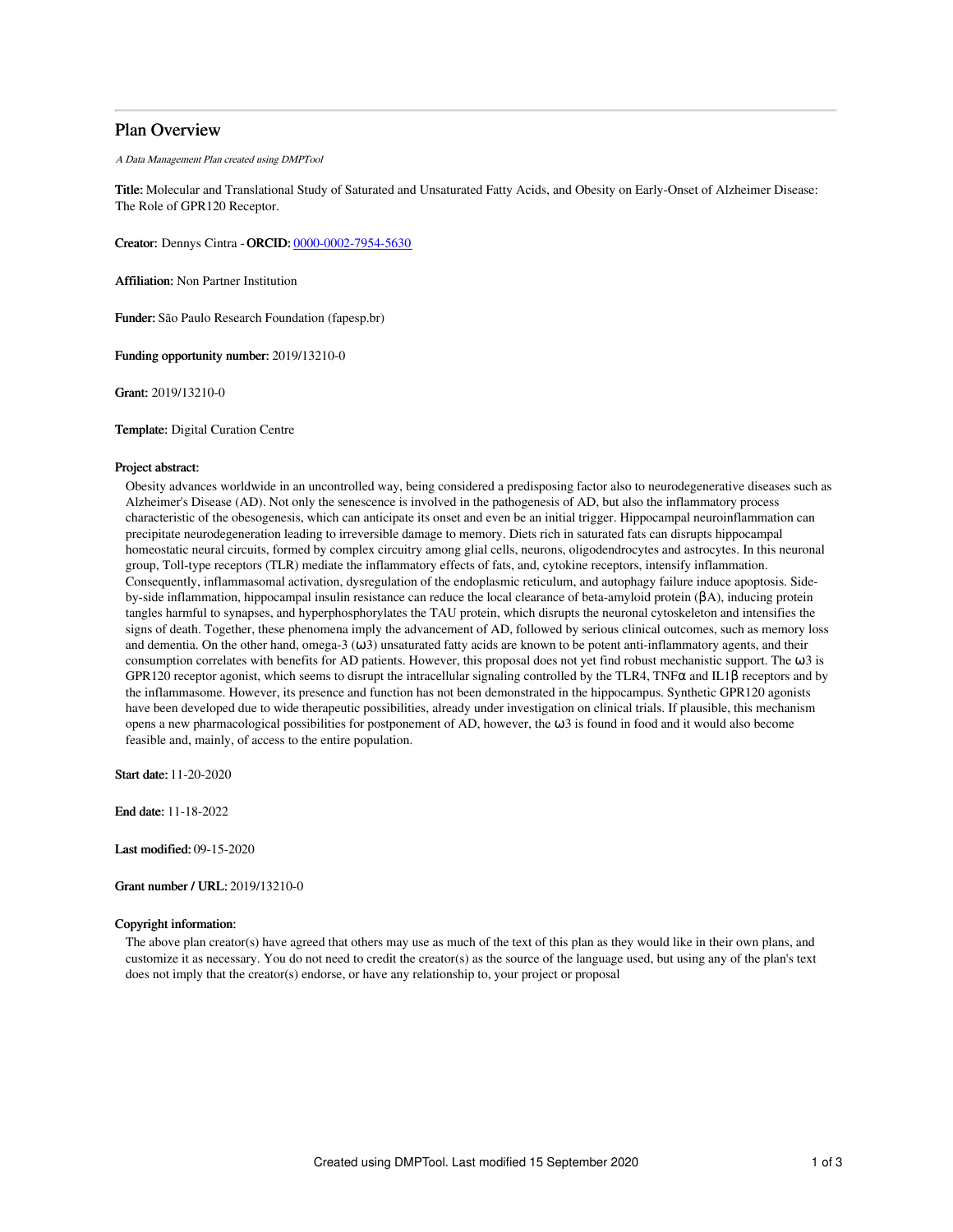# Molecular and Translational Study of Saturated and Unsaturated Fatty Acids, and Obesity on Early-Onset of Alzheimer Disease: The Role of GPR120 Receptor.

# Data Collection

### What data will you collect or create?

Gene expression; Protein content; Blood biochemical parameters; Anthropometrics; Fatty acids profile; Physiological mice parameters

#### How will the data be collected or created?

The data will be generated from experimental tests on cells, animals and humans. The variables obtained in specific equipment will be plotted in software such as Excel (Microsoft).

# Documentation and Metadata

#### What documentation and metadata will accompany the data?

Will be samples (blood and tissues [hippocampus]), animal and human body measurements, videos (mice behaviour test), graphs and spreadsheet.

# Ethics and Legal Compliance

### How will you manage any ethical issues?

Experiments with rodents - all procedures will be approved by local ethical committee.

Human tests - Firstly, all the participants will provided written informed consent. All researchers involved in the human analysis will sign a term in order to ensure the anonimate from patients.

The generated data from these experiments will be available, at least the not protected by industrial secret.

The collected biological material will be named and organized in order to maintain the anonimate from patients.

### How will you manage copyright and Intellectual Property Rights (IP/IPR) issues?

If an intellectual product is generated, the authors involved in the creation will be invited to join the authorship.

# Storage and Backup

#### How will the data be stored and backed up during the research?

The data will be stored in real time, in the cloud (One Drive - System provided and recommended by our Institution). At the end of the collection, the data will also be stored on 3 hard drives, kept in different locations and far from each other.

#### How will you manage access and security?

After processed, analyzed and plotted in graphs, the data already used will be available in the repository created exclusively for this project, located at:

www.labgen.com.br/repositorio

The address will be accessed only with a password or after registering the interested parties on the site itself. In order to obtain access to individual data, the interested researcher will contact the LabGeN coordinator directly.

By signing this Term, the researcher undertakes to use the data exclusively for the research described there, protect the information and ensure that the data will not be publicly disclosed or disclosed to third parties.

Initially, individual-level information will be stored for a period of 10 years on three physically separate servers in order to maintain redundancy.

### Selection and Preservation

### Which data are of long-term value and should be retained, shared, and/or preserved?

The data generated from rodents: The data will be stored for, at least, 10 years in our servers. It also will be available to scientific journals repository. The data generated from humans: After the publications, these data can be used by the scientific community, once signed the terms of confidentiality. After publication, data from experimental animals or cells will be free accessed.

### What is the long-term preservation plan for the dataset?

All generated data will be stored for, at least, 10 years in our servers.

# Data Sharing

#### How will you share the data?

Grouped information (i.e., not representing individual level data) collected and generated by this project will be immediately shared in: